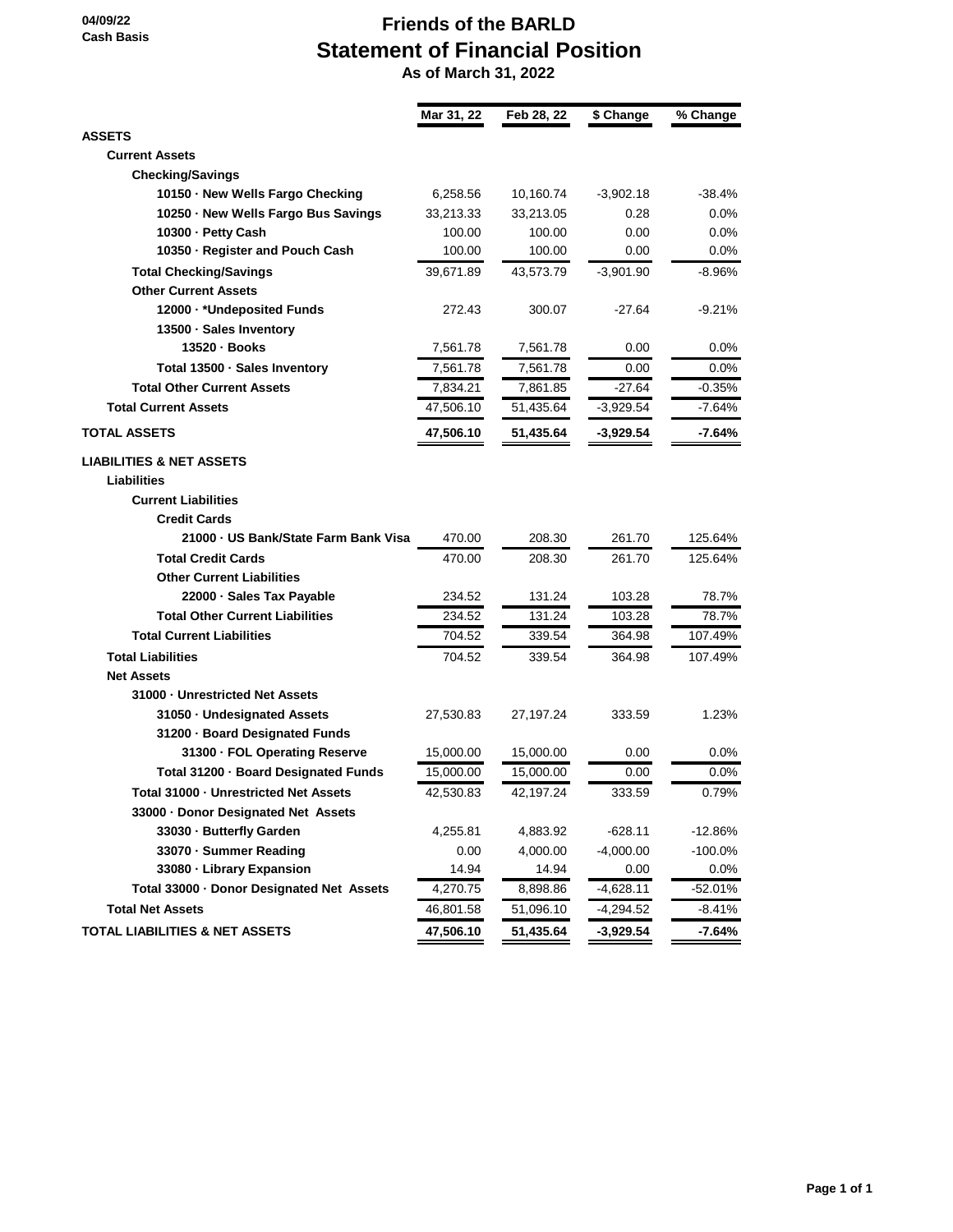## **Friends of the BARLD Profit & Loss Budget Performance March 2022**

|  |                                |        |                     |                                                                            | <b>Mar 22</b>        | Jan - Mar 22         | Annual<br><b>Budget</b> | \$ Over Budget             | % of Budget      |
|--|--------------------------------|--------|---------------------|----------------------------------------------------------------------------|----------------------|----------------------|-------------------------|----------------------------|------------------|
|  | <b>Ordinary Income/Expense</b> |        |                     |                                                                            |                      |                      |                         |                            |                  |
|  |                                | Income |                     |                                                                            |                      |                      |                         |                            |                  |
|  |                                |        |                     | 43400 - Unrestricted Contributions                                         |                      |                      |                         |                            |                  |
|  |                                |        |                     | 43410 - Individual Contributions/Grants                                    | 0.00                 | 59.04                | 500.00                  | $-440.96$                  | 11.81%           |
|  |                                |        |                     | 43430 - Foundation Contributions/Grants                                    | 32.35                | 72.35                | 450.00                  | $-377.65$                  | 16.08%           |
|  |                                |        |                     | 43440 - Nonprofit Contributions/Grants                                     | 0.00                 | 98.80                |                         |                            |                  |
|  |                                |        |                     | 43450 - Gifts in Kind - Goods                                              |                      |                      |                         |                            |                  |
|  |                                |        |                     | 43452 - Non-Cash Contributions<br>Total 43450 - Gifts in Kind - Goods      | 1,265.80             | 2,856.58<br>2.856.58 | 12,500.00               | $-9,643.42$<br>$-9,643.42$ | 22.85%<br>22.85% |
|  |                                |        |                     | Total 43400 · Unrestricted Contributions                                   | 1,265.80<br>1,298.15 | 3.086.77             | 12,500.00<br>13,450.00  | $-10,363.23$               | 22.95%           |
|  |                                |        |                     | 43500 · Membership Dues                                                    |                      |                      |                         |                            |                  |
|  |                                |        |                     | 43510 - Individual Memberships                                             | 110.00               | 560.00               | 1,000.00                | $-440.00$                  | 56.0%            |
|  |                                |        |                     | 43520 · Sponsor/Benefactor/Life/Special                                    | 0.00                 | 100.00               | 2,000.00                | $-1,900.00$                | 5.0%             |
|  |                                |        |                     | 43530 · Business Memberships                                               | 0.00                 | 0.00                 | 400.00                  | $-400.00$                  | 0.0%             |
|  |                                |        |                     | Total 43500 · Membership Dues                                              | 110.00               | 660.00               | 3,400.00                | $-2,740.00$                | 19.41%           |
|  |                                |        |                     | 45000 · Earned Income                                                      |                      |                      |                         |                            |                  |
|  |                                |        |                     | 45030 - Interest-Savings                                                   | 0.28                 | 0.82                 | 3.00                    | $-2.18$                    | 27.33%           |
|  |                                |        |                     | Total 45000 · Earned Income                                                | 0.28                 | 0.82                 | 3.00                    | $-2.18$                    | 27.33%           |
|  |                                |        |                     | 46400 · Sales                                                              |                      |                      |                         |                            |                  |
|  |                                |        |                     | 46420 - Taxable Sales                                                      | 1,265.80             | 2,856.58             | 12,000.00               | $-9,143.42$                | 23.81%           |
|  |                                |        |                     | 46430 · Non-Taxable Sales                                                  | 0.00                 | 0.00                 | 500.00                  | $-500.00$                  | 0.0%             |
|  |                                |        |                     | 46440 - Timely Filing Discount                                             | 1.14                 | 1.14                 | 4.00                    | $-2.86$                    | 28.5%            |
|  |                                |        |                     | Total 46400 - Sales                                                        | 1,266.94             | 2,857.72             | 12,504.00               | $-9,646.28$                | 22.85%           |
|  |                                |        |                     | 47240 - Cultural/Educ.Program Income                                       | 0.00                 | 0.00                 | 4.000.00                | $-4,000.00$                | 0.0%             |
|  |                                |        |                     | 49000 · Fundraising and Special Events                                     |                      |                      |                         |                            |                  |
|  |                                |        |                     | 49010 - Special Events Contributions                                       | 0.00                 | 0.00                 | 5,000.00                | $-5,000.00$                | 0.0%             |
|  |                                |        |                     | 49030 - Special Events Gifts in Kind                                       |                      |                      |                         |                            |                  |
|  |                                |        |                     | 49035 - Non-Cash Contributions                                             | 0.00                 | 0.00                 | 500.00                  | $-500.00$                  | 0.0%             |
|  |                                |        |                     | Total 49030 - Special Events Gifts in Kind<br>49040 - Live/Silent Auctions | 0.00                 | 0.00                 | 500.00                  | $-500.00$                  | 0.0%             |
|  |                                |        |                     | Total 49000 - Fundraising and Special Events                               | 0.00<br>0.00         | 0.00<br>0.00         | 280.00                  | $-280.00$<br>$-5,780.00$   | 0.0%<br>0.0%     |
|  |                                |        |                     | <b>Total Income</b>                                                        | 2,675.37             | 6,605.31             | 5,780.00<br>39,137.00   | $-32,531.69$               | 16.88%           |
|  |                                |        |                     | <b>Cost of Goods Sold</b>                                                  |                      |                      |                         |                            |                  |
|  |                                |        |                     | 50000 - Cost of Goods Sold                                                 | 1,265.80             | 2,856.58             | 12,500.00               | $-9,643.42$                | 22.85%           |
|  |                                |        | <b>Total COGS</b>   |                                                                            | 1,265.80             | 2,856.58             | 12,500.00               | $-9,643.42$                | 22.85%           |
|  |                                |        | <b>Gross Profit</b> |                                                                            | 1,409.57             | 3,748.73             | 26,637.00               | $-22,888.27$               | 14.07%           |
|  |                                |        | <b>Expense</b>      |                                                                            |                      |                      |                         |                            |                  |
|  |                                |        |                     | 64000 · Fundraising/Special Events Exp                                     |                      |                      |                         |                            |                  |
|  |                                |        |                     | $64010 - Fees$                                                             | 0.00                 | 0.00                 | 350.00                  | $-350.00$                  | 0.0%             |
|  |                                |        |                     | 64030 - Live/Silent Auction Expenses                                       | 0.00                 | 0.00                 | 500.00                  | $-500.00$                  | 0.0%             |
|  |                                |        |                     | 64050 · Promotional/Publicity/Printing                                     | 0.00                 | 0.00                 | 50.00                   | $-50.00$                   | 0.0%             |
|  |                                |        |                     | Total 64000 - Fundraising/Special Events Exp                               | 0.00                 | 0.00                 | 900.00                  | $-900.00$                  | 0.0%             |
|  |                                |        |                     | 65000 · Adminsitrative & Gen Expenses                                      |                      |                      |                         |                            |                  |
|  |                                |        |                     | 65010 · Accounting Fees                                                    | 450.00               | 450.00               | 2,000.00                | $-1,550.00$                | 22.5%            |
|  |                                |        |                     | 65020 · Bank Charges/Square/Paypal Fees                                    | 2.76                 | 14.32                | 65.00                   | $-50.68$                   | 22.03%           |
|  |                                |        |                     | 65040 - Kitchen Supplies<br>65050 - Info Technology                        | 0.00<br>0.00         | 0.00<br>78.00        | 75.00<br>300.00         | $-75.00$<br>$-222.00$      | 0.0%<br>26.0%    |
|  |                                |        |                     | 65060 · Insurance - Liability, D and O                                     | 0.00                 | 0.00                 | 674.00                  | $-674.00$                  | 0.0%             |
|  |                                |        |                     | 65070 - Memberships and Dues                                               | 0.00                 | 275.00               | 295.00                  | $-20.00$                   | 93.22%           |
|  |                                |        |                     | 65080 - Office Supplies                                                    | 0.00                 | 13.98                | 150.00                  | $-136.02$                  | 9.32%            |
|  |                                |        |                     | 65090 · Postage & Shipping                                                 | 0.00                 | 0.98                 | 58.00                   | $-57.02$                   | 1.69%            |
|  |                                |        |                     | 65120 - Printing and Copying                                               | 0.00                 | 147.98               | 150.00                  | $-2.02$                    | 98.65%           |
|  |                                |        |                     | 65140 · Committee & Gen Mgt Supplies                                       | 0.00                 | 0.00                 | 200.00                  | $-200.00$                  | 0.0%             |
|  |                                |        |                     | 65150 Other Expenses                                                       | 32.00                | 52.00                |                         |                            |                  |
|  |                                |        |                     | Total 65000 · Adminsitrative & Gen Expenses                                | 484.76               | 1,032.26             | 3,967.00                | $-2,934.74$                | 26.02%           |
|  |                                |        |                     | 67000 · MFPL Program Service Expenses                                      |                      |                      |                         |                            |                  |
|  |                                |        |                     | 67050 · Software Databases                                                 | 0.00                 | 0.00                 | 1,360.00                | $-1,360.00$                | 0.0%             |
|  |                                |        |                     | 67060 - Hospitality Support                                                | 0.00                 | 0.00                 | 150.00                  | $-150.00$                  | 0.0%             |
|  |                                |        |                     | 67070 - Library Collection Materials                                       | 0.00                 | 390.00               | 354.00                  | 36.00                      | 110.17%          |
|  |                                |        |                     | 67080 - Library Director's Disc Fund                                       | 591.22               | 2,101.18             | 12,375.00               | $-10,273.82$               | 16.98%           |
|  |                                |        |                     | 67110 · Supplies                                                           | 0.00                 | 0.00                 | 50.00                   | $-50.00$                   | 0.0%             |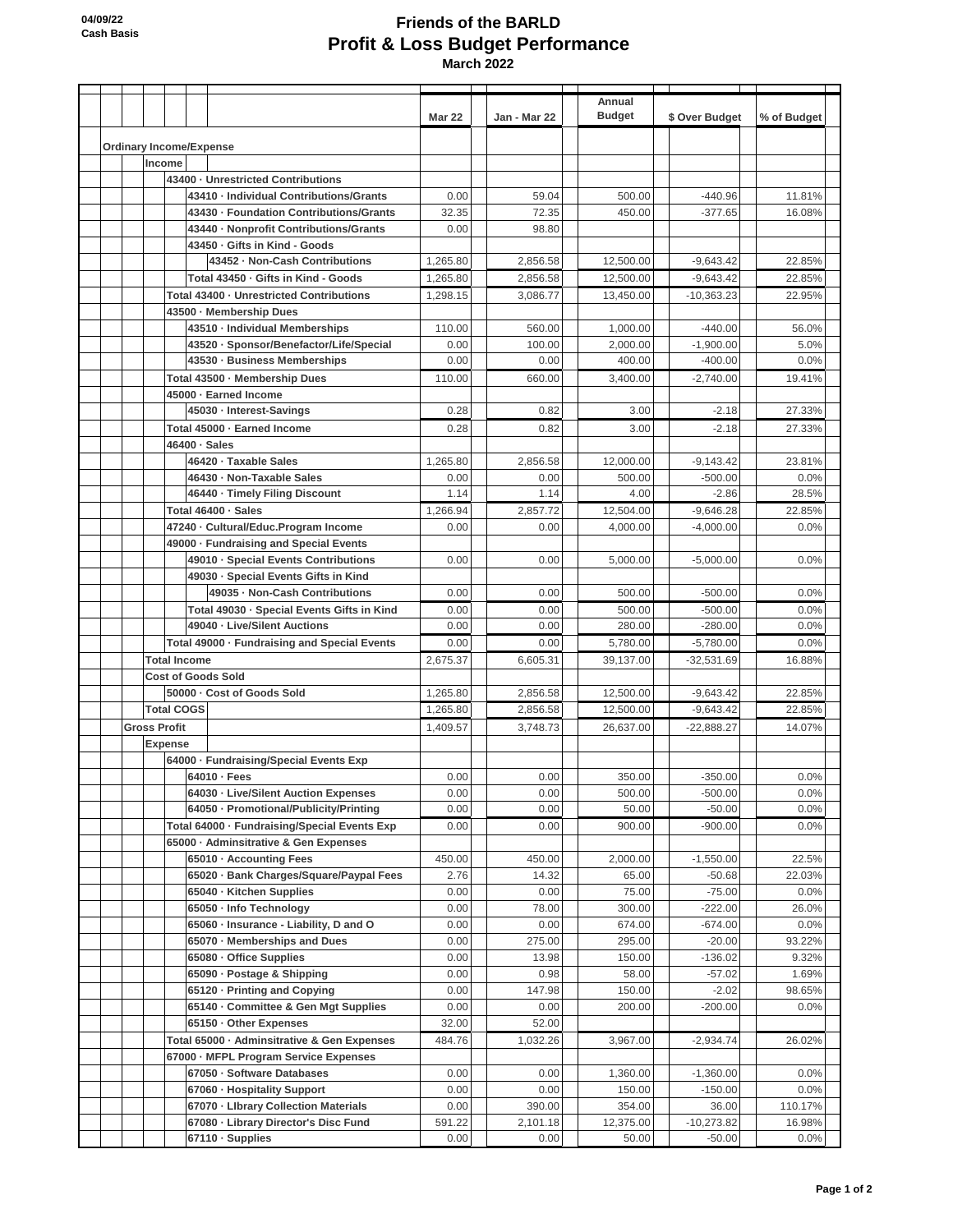## **Friends of the BARLD Profit & Loss Budget Performance March 2022**

|                             |                                             |                                             |             |                                              |             |              | Annual        |                |             |
|-----------------------------|---------------------------------------------|---------------------------------------------|-------------|----------------------------------------------|-------------|--------------|---------------|----------------|-------------|
|                             |                                             |                                             |             |                                              | Mar 22      | Jan - Mar 22 | <b>Budget</b> | \$ Over Budget | % of Budget |
|                             |                                             | Total 67000 - MFPL Program Service Expenses |             | 591.22                                       | 2.491.18    | 14,289.00    | $-11.797.82$  | 17.43%         |             |
|                             |                                             |                                             |             | 68000 - Campus/Facility/Equip Expenses       |             |              |               |                |             |
|                             |                                             |                                             |             | 68010 - Landscaping/Water Feature            | 0.00        | 0.00         | 200.00        | $-200.00$      | 0.0%        |
|                             |                                             |                                             |             | 68040 · Furn/Equip/ Trekker/ Upgrades        | 0.00        | 0.00         | 2,000.00      | $-2,000.00$    | 0.0%        |
|                             |                                             |                                             |             | Total 68000 · Campus/Facility/Equip Expenses | 0.00        | 0.00         | 2,200.00      | $-2.200.00$    | 0.0%        |
|                             |                                             |                                             |             | 69000 · FOL Program Expenses                 |             |              |               |                |             |
|                             |                                             |                                             |             | 69010 - Cultural/Educational Programs        | 0.00        | 0.00         | 4,000.00      | $-4,000.00$    | 0.0%        |
|                             |                                             |                                             |             | 69020 · Holiday Tea                          | 0.00        | 0.00         | 376.00        | $-376.00$      | 0.0%        |
|                             |                                             |                                             |             | 69030 - Member Programs                      | 0.00        | 0.00         | 100.00        | $-100.00$      | 0.0%        |
|                             |                                             |                                             |             | 69040 · Staff Appreciation                   | 0.00        | 0.00         | 425.00        | $-425.00$      | 0.0%        |
|                             |                                             |                                             |             | 69050 - Marketing                            | 0.00        | 0.00         | 380.00        | $-380.00$      | 0.0%        |
|                             |                                             |                                             |             | Total 69000 · FOL Program Expenses           | 0.00        | 0.00         | 5,281.00      | $-5,281.00$    | 0.0%        |
|                             |                                             |                                             |             | 71000 - Sales Tax Paid                       | 0.00        | 7.92         |               |                |             |
| <b>Total Expense</b>        |                                             |                                             |             |                                              | 1,075.98    | 3,531.36     | 26,637.00     | $-23,105.64$   | 13.26%      |
|                             | <b>Net Ordinary Income</b>                  |                                             |             |                                              | 333.59      | 217.37       | 0.00          | 217.37         | 100.0%      |
| <b>Other Income/Expense</b> |                                             |                                             |             |                                              |             |              |               |                |             |
|                             | Other Income                                |                                             |             |                                              |             |              |               |                |             |
|                             | 72000 - Change in Donor Desig. Assets       |                                             |             |                                              |             |              |               |                |             |
|                             |                                             | 72005 - Grants, Donor Designated            |             |                                              |             |              |               |                |             |
|                             |                                             |                                             |             | 72020 - Business Contributions/Grants        | 1.000.00    | 5.000.00     | 5.000.00      | 0.00           | 100.0%      |
|                             |                                             |                                             |             | 72030 - Foundation Contributions Grants      | 0.00        | 0.00         | 3,500.00      | $-3,500.00$    | 0.0%        |
|                             |                                             |                                             |             | Total 72005 · Grants, Donor Designated       | 1.000.00    | 5,000.00     | 8,500.00      | $-3,500.00$    | 58.82%      |
|                             |                                             |                                             |             | 72100 - Release of Grant, Donor Des          |             |              |               |                |             |
|                             |                                             |                                             |             | 72110 - Butterfly Garden                     | $-628.11$   | $-678.11$    |               |                |             |
|                             |                                             |                                             |             | 72140 - Library Summer Reading Program       | $-5.000.00$ | $-5.000.00$  | $-5.000.00$   | 0.00           | 100.0%      |
|                             |                                             |                                             |             | 72150 - Library Collection, Digital          | 0.00        | 0.00         | 0.00          | 0.00           | 0.0%        |
|                             |                                             |                                             |             | 72160 - Library Equip, IT                    | 0.00        | 0.00         | $-3,500.00$   | 3.500.00       | 0.0%        |
|                             |                                             | Total 72100 - Release of Grant, Donor Des   |             | $-5,628.11$                                  | $-5,678.11$ | $-8,500.00$  | 2,821.89      | 66.8%          |             |
|                             | Total 72000 · Change in Donor Desig. Assets |                                             | $-4,628.11$ | $-678.11$                                    | 0.00        | $-678.11$    | 100.0%        |                |             |
|                             | <b>Total Other Income</b>                   |                                             |             |                                              | $-4,628.11$ | $-678.11$    | 0.00          | $-678.11$      | 100.0%      |
| <b>Net Other Income</b>     |                                             |                                             |             |                                              | $-4,628.11$ | $-678.11$    | 0.00          | $-678.11$      | 100.0%      |
| Net Income                  |                                             |                                             | $-4,294.52$ | $-460.74$                                    | 0.00        | $-460.74$    | 100.0%        |                |             |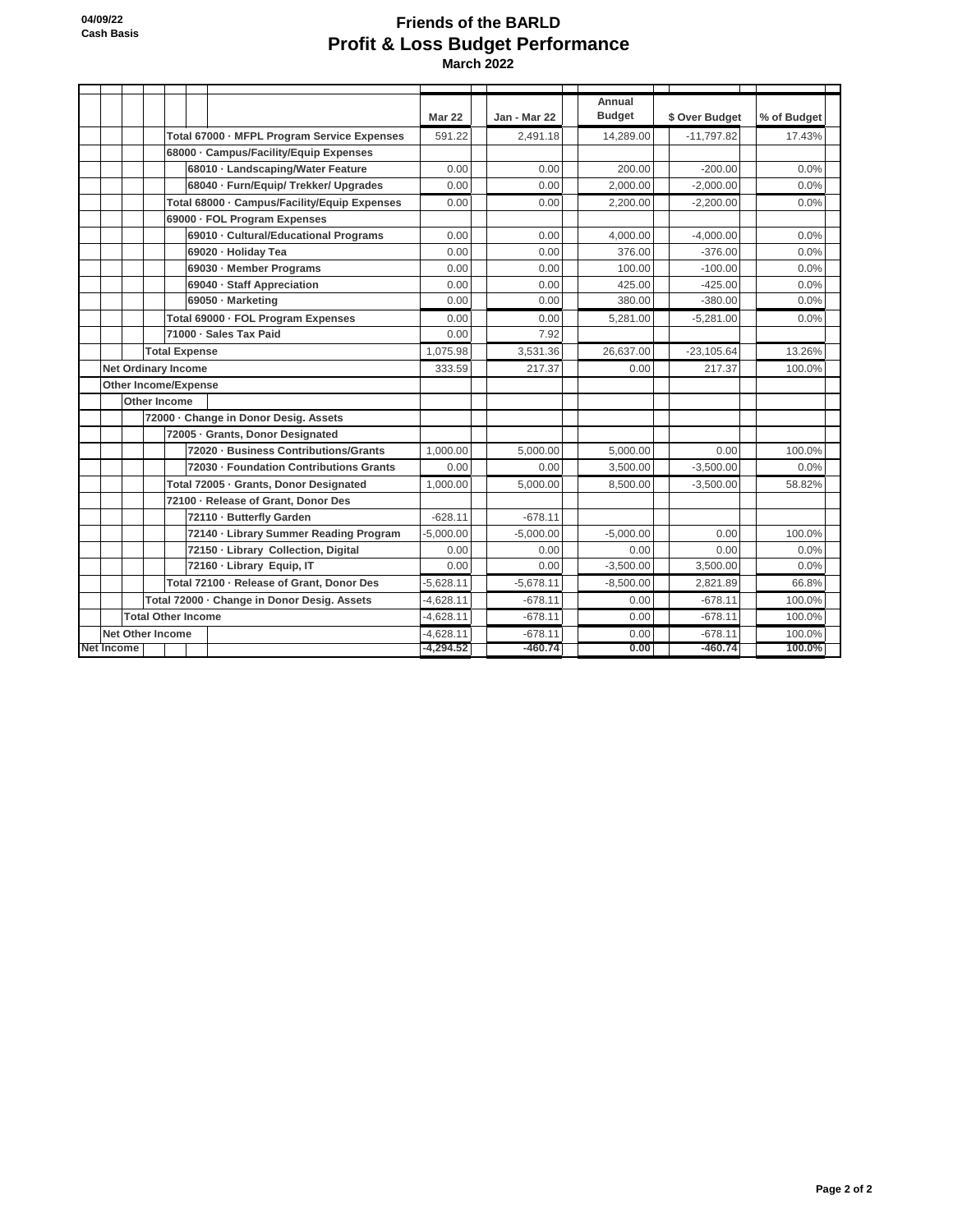| <b>FOL Monthly Expense Report</b><br>Paid and Projected April 1 through April 18, 2022 |                                     |                                   |                                                                                                                              |  |  |  |  |
|----------------------------------------------------------------------------------------|-------------------------------------|-----------------------------------|------------------------------------------------------------------------------------------------------------------------------|--|--|--|--|
|                                                                                        | <b>Undesignated</b><br><b>Funds</b> | <b>Donor</b><br><b>Designated</b> | <b>Comments</b>                                                                                                              |  |  |  |  |
|                                                                                        | 20,473.57                           | 4,270.75                          |                                                                                                                              |  |  |  |  |
| <b>Paid Current Liabilities</b>                                                        |                                     |                                   |                                                                                                                              |  |  |  |  |
| <b>US Bank Visa</b><br>Paid 4/18/2022                                                  |                                     |                                   | WSM CPA \$450 for end-of-year<br>financial statement; \$20 to BSB<br><b>Chamber Foundation for March</b><br>Chamber luncheon |  |  |  |  |
| <b>Total Paid Current Liabilities</b>                                                  | 470.00<br>470.00                    | 0.00<br>0.00                      |                                                                                                                              |  |  |  |  |
|                                                                                        | Undesignated<br><b>Funds</b>        | Donor<br>Designated               | Comments                                                                                                                     |  |  |  |  |
|                                                                                        |                                     |                                   |                                                                                                                              |  |  |  |  |
| <b>Available Cash after Paid Liabilities</b>                                           | 20,003.57                           | 4,270.75                          |                                                                                                                              |  |  |  |  |
|                                                                                        |                                     |                                   |                                                                                                                              |  |  |  |  |
| <b>Total Funds Available</b>                                                           | 20,003.57                           | 4,270.75                          |                                                                                                                              |  |  |  |  |
| <b>Major Paid or Upcoming Expenses</b>                                                 |                                     |                                   |                                                                                                                              |  |  |  |  |
| <b>BARLD</b><br><b>Library Director's Discretionary Fund</b><br>(Paid 04/05/2022)      | 949.35                              |                                   | 75% distribution of March BN sales<br>(\$1265.80)                                                                            |  |  |  |  |
| <b>State Comptroller</b><br>(Paid 04/15/2022)                                          | 234.52                              |                                   | 1st Qtr Sales and Use Tax                                                                                                    |  |  |  |  |
| Documation                                                                             | 100.00                              |                                   | 250 FOL trifold brochures                                                                                                    |  |  |  |  |
| Mackenzie Broderick                                                                    | 165.00                              |                                   | Contract services (8.25 hours) for<br>trifold design                                                                         |  |  |  |  |
|                                                                                        |                                     |                                   |                                                                                                                              |  |  |  |  |
|                                                                                        |                                     |                                   |                                                                                                                              |  |  |  |  |
| <b>Total Paid or Upcoming Expenses</b>                                                 | 1,448.87                            | 0.00                              |                                                                                                                              |  |  |  |  |
| <b>Projected remaining available</b>                                                   | 18,588.59                           | 4,948.86                          |                                                                                                                              |  |  |  |  |
|                                                                                        |                                     |                                   |                                                                                                                              |  |  |  |  |
| Does not include \$200 in petty cash                                                   |                                     |                                   |                                                                                                                              |  |  |  |  |